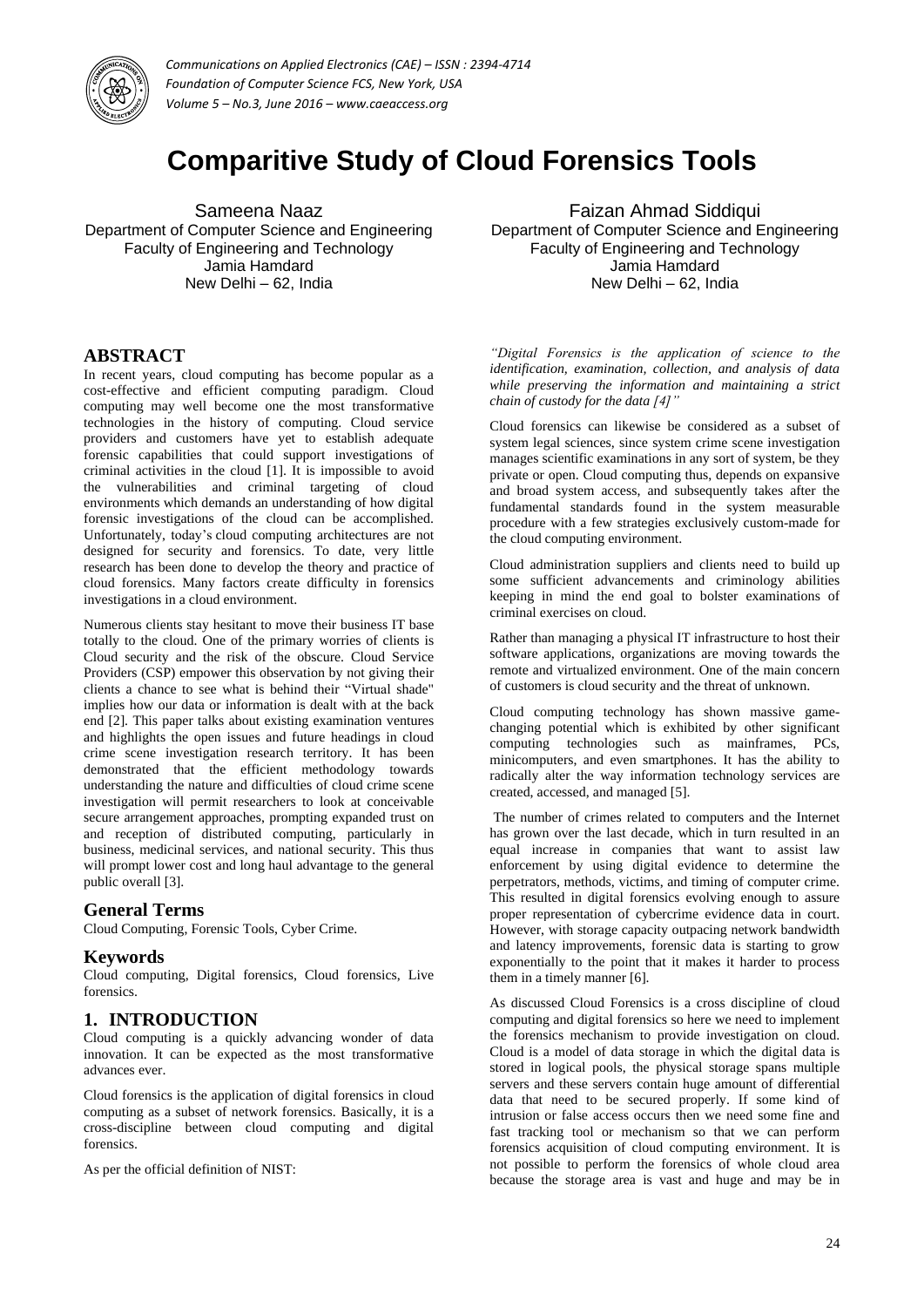

different servers at different locations. It can take infinite time for acquisition of whole cloud. We will only perform the forensics of limited area where some false action has been done or the related area. Here forensics means we will perform the analysis of cloud data so that we can find evidence against the intruder. The forensics activity will involve different types of tools and software's which can help us to perform analysis of cloud data up to some extent [7].

In this era everybody is involved in usage of internet and by its usage all are connected to the cloud in some sense or other for the purpose of saving data. This data is maintained by various data centers. But the main question that arises here is: Is our data secure at the data centers which are maintained and governed by third party? And here we are not sure about it. We are using different types of apps in mobiles like WhatsApp which contains huge amount of data that is stored at some storage place or the database of application. We are unaware about the place of storage, who has access to that data, can we trust the authorized person who has access to that data? And a lot more things come to our mind when it comes to our personal data in which our data need to be secured with some cryptographic algorithms or hash codes so that only we can access that data stored at some data center maintained by third party.

Once the problem of data storage and security has been discussed, we need to discuss the challenges that can arise in cloud environment and then how we can tackle them with forensics acquisition. In cloud forensics, the lack of physical access to servers constitutes new and disruptive challenges for investigators. Due to the decentralized nature of data processing in the cloud, traditional approaches to evidence collection and recovery are no longer practical. We need to focus on the technical aspects of digital forensics in distributed cloud environment [8]. Digital investigations have to be performed from a technical standpoint. Security policies cannot be easily employed in cloud computing environment. If some kind of security breach or incidence occurs, the corporate security team wants to be able to perform their own investigation without dependency on third parties. In the cloud this is not possible anymore. The CSP obtains all the power over the cloud environment mainly biasing the way an investigation may be processed.

In this paper forensics tools used to perform analysis on cloud have been studied and compared. The cloud forensic tools FROST and UFED physical analyzer are discussed in detail in this paper.

# **2. OBJECTIVE AND SCOPE**

The rapid advancements and increase in popularity of cloud technology is certainly pushing digital forensics to a whole new level. Many existing challenges may be exacerbated by the cloud technology, such as various jurisdictional issues and lack of international coordination, but the environment also brings unique opportunities for foundational policies and standards.

Opportunities to be set up as an objective for cloud Forensics

- Cost Effectiveness
- Data Abundance
- Setting of Standards and Policies
- Forensics as a Service

Our primary goal depends on finding or performing legal sciences movement on cloud in the event that some sort of interruption had happened and we are unconscious about it we are simply confronting misfortune which has happened. We need appropriate devices to perform crime scene investigation examination on cloud with the goal that we can without much of a stretch catch the gatecrasher [9].

## **3. METHODOLOGY**

It includes three dimensions

- **The Technical Dimension** the specialized measurement includes an arrangement of apparatus and methodology expected to complete the criminological procedure in distributed computing situations. This incorporates measurable information accumulation, flexible/static/live legal<br>sciences, proof isolation, examinations in sciences, proof isolation, examinations in virtualized situations, and ace dynamic arrangements.
- **The Organizational Dimension** with regards to legal examinations in distributed computing situations, two parties are constantly included: the cloud customer and the CSP.
- **Chain of Dependencies** The applications hosted on the cloud and the CSPs providing these services are dependent on other CSPs as well. The level of complexity on these dependencies vary and they are highly dynamic in nature. Hence any forensic investigation on any CSP or client depends upon the other CSPs which may be indirectly involved. The dependence on so many parties makes the investigation process tedious as well as difficult as there are chances that some of the parties do not cooperate or may be some of them become corrupt [9,10].

# **4. TOOLS FOR CLOUD FORENSICS**

If some kind of falsification or intrusion is suspected in cloud first the network has to be checked by performing various steps of network forensics so as to obtain any evidence from the network.

# **4.1 FROST**

FROST is a forensics tool for the OpenStack cloud computing platform. This tool acquires data from API logs, virtual disks and guest firewall logs in order to carry out the digital forensic investigation. FROST provides Infrastructure-as-a-Service (IaaS) cloud. This tool stores the log data in Hash trees and returns it in Cryptographic form. It works at the cloud management plane and hence does not need to interact with the operating system inside the guest virtual machines. Therefore no trust is needed in these machines.

The FROST tools are user driven so no interaction of the forensic examiners and customers with the Cloud service providers are needed for law enforcement. The latest features of these tools allow forensic experts to extract the required forensic data from the OpenStack cloud without the provider's interaction.

The outline has an extensible arrangement of scientific goals, including the future expansion of other information safeguarding methods, revelation techniques, checking procedures, measurements and reviewing abilities.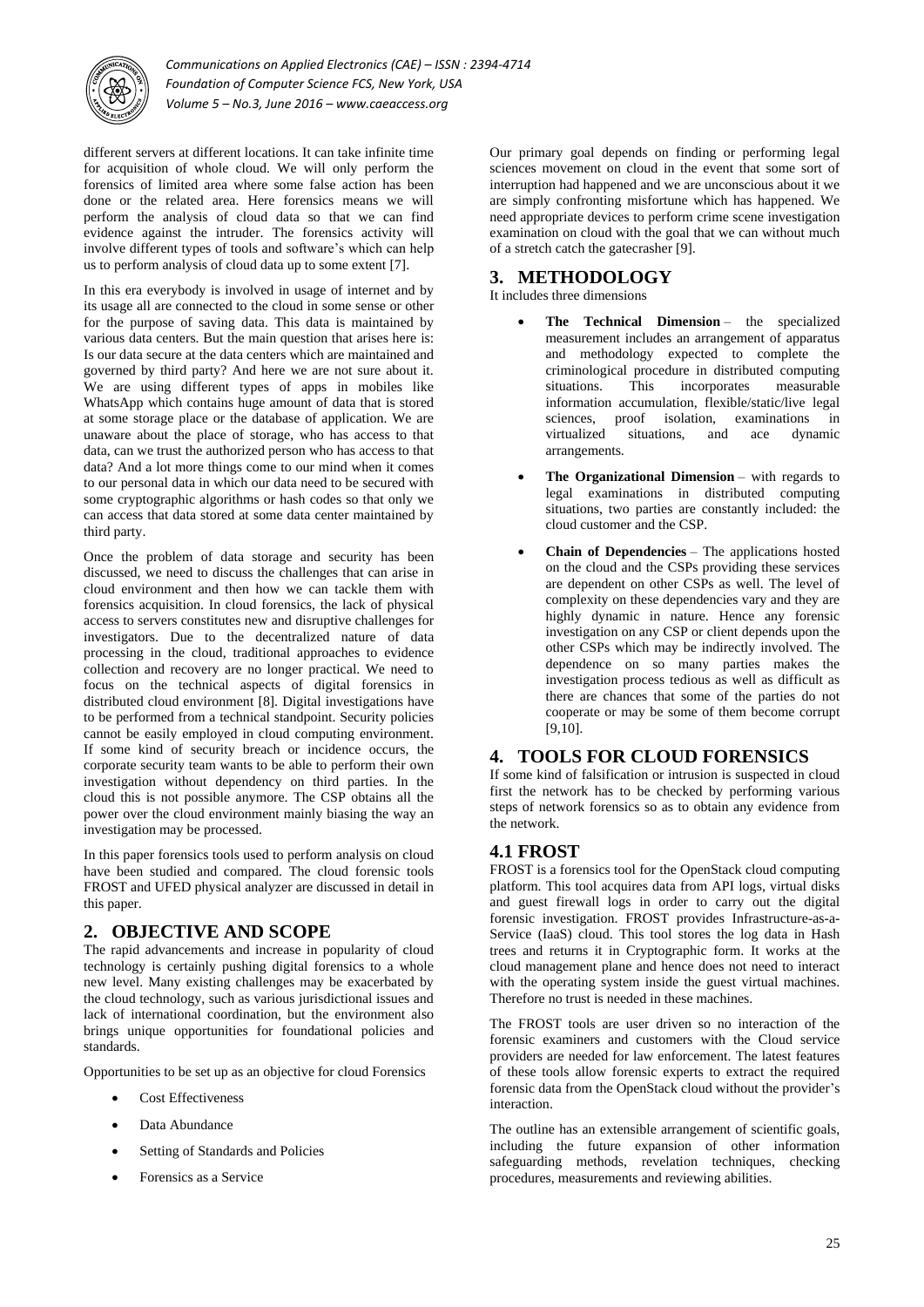

Hence, clients of open cloud administrations do not require the help of their cloud supplier for any forensic examination. Law authorization depends on the bulky and tedious court order procedure to acquire cloud information, and requires the cloud supplier to execute every inquiry in the interest of the requester. In [11] it has been reasoned that the administration plane is an alluring answer for client driven scientific abilities since it gives access to criminological information without expecting to believe the visitor virtual machine (VM) or the hypervisor, and without requiring help from the cloud supplier. Putting away and getting reliable proof from an outsider supplier is non-paltry.

Its commitments are-

- Description of the engineering, outline objectives, and execution of client driven measurable obtaining of API logs, virtual disks, and firewall logs from the administration plane of Open Stack.
- A calculation for putting away and recovering log information with uprightness in a hash tree that coherently isolates the information of every cloud client in his or her own particular sub tree.
- Evaluation results demonstrating that the proposed arrangement fulfills mechanical and lawful prerequisites for acknowledgment in court and scales properly for a cloud environment.

# *4.1.1 Requirements, Specifications, and Capabilities*

This tool can be used by different stakeholders for different purposes. It satisfies the forensic community and legal requirements as well. There could be two categories of stakeholders who are using this tool for solving Cloud forensic issues.

One is a person committing crime against an innocent victim who is ready to cooperate. This victim could have had any type of resource on the cloud which has been compromised. The FROST tool could be deployed either at the innocent victims end or can be used by the law enforcement body to deal with such crimes. Another type of crime is the one which has been committed by a non-cooperative party where cloud has been used as an instrument of crime. In this situation the tool could either be at the law enforcement end or it could be deployed at the cloud service provider's end. Any ways in both the situations interaction with the people working at the provider end is minimal as the work has been automated using the FROST tool.

The technical requirements of the tool has to be in accordance with the cloud environment. Some of the characteristics of the cloud are self-service, on demand, scalability and elasticity. The tool being developed should be compatible with all these characteristics. The technical specifications that fulfil these characteristics are:

- 1. Compatibility with existing forensic formats.
- 2. Easy to generate
- 3. Extensible and open
- 4. Scalable
- 5. In accordance with existing and standards

The three main components of FROST and their functions are:

- 1. The image of the virtual disk of any user's virtual machine can be retrieved using this tool and then the integrity of these images can be validated using cryptographic checksums.
- 2. Logs of all the API requests to the cloud provider made by a user using his/her own credentials can be retrieved by him/her and their integrity can be validated.
- 3. OpenStack firewall logs for any of the user's virtual machines can be retrieved and it's integrity validated using this tool.

#### *4.1.2 Architecture and Features*

OpenStack has numerous segments, however two have been incorporated in FROST: Nova and Horizon. In Nova the compute service is provided through the virtual servers as in Amazon EC2 and the compute API is implemented. Web based user interface for OpenStack is provided by Horizon and it communicates with Nova through Compute API. Figure 1 shows the integration of Nova and Horizon with OpenStack.[12]



#### **Figure 1**: **Open Stack architecture showing where Open Stack Compute (Nova) and Open Stack Dashboard (Horizon) have been modified to add FROST.**

So we can say that FROST suite for OpenStack is a collection of forensic tools which is integrated into the management plane of a cloud architecture. These tools can be used by law enforcement, cloud consumers, law enforcement and forensic investigators for acquiring trustworthy forensic data independent of the cloud provider. This tool can also be used for metrics, real-time monitoring or auditing. User accessible concrete capabilities are offered by FROST.

While numerous organizations are still reluctant to embrace cloud arrangements in light of security concerns, FROST arms them with capable and quick reaction capacities. All commercial cloud services should be using these types of tools so that the cloud forensic problems can be solved. [12, 13].

# **4.2 UFED Cloud Analyzer**

Forensic investigators get huge amount of potential evidence for their investigations from the cloud information sources. Hence these sources act as virtual goldmine of very valuable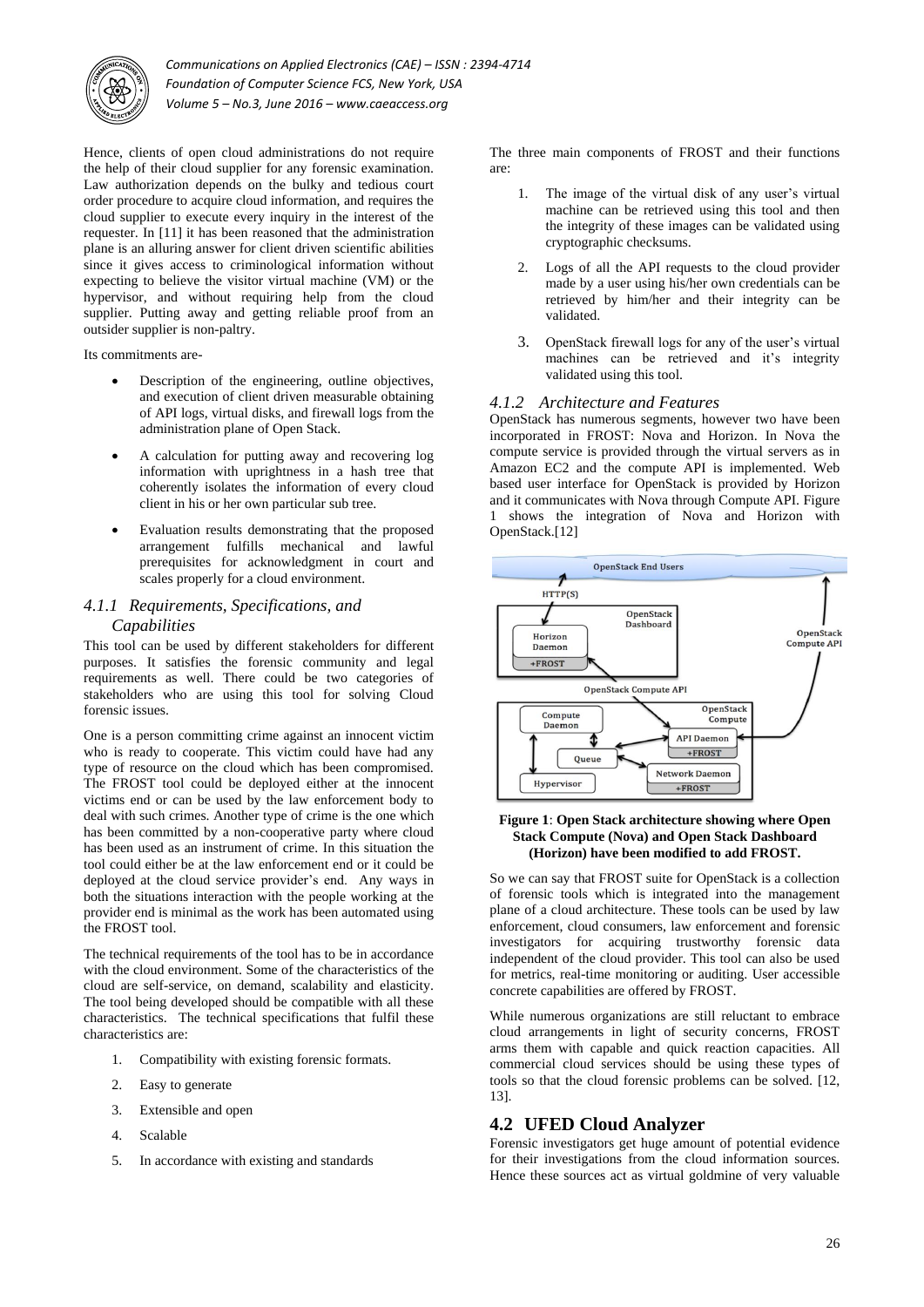

data. Data from mobile devices can be captured using various tools and can be used by investigators to solve crimes related to the cyber world. The cloud service providers want to maintain the confidentiality of their clients, so they use various mechanisms to ensure that the data cannot be captured by anyone else. Hence accessing this data for criminal investigations always remains a challenge. Data from private social media accounts such as Facebook, Twitter, Kik and Instagram can be extracted, preserved and analyzed using The UFED Cloud Analyzer tool being discussed here. It also provides for file storage and other means of speeding up investigations.

Existing cloud data as well as metadata can be collected using UFED PRO Series and can be packaged in a manner which can very easily be used for forensic examination. This tool has efficient searching as well as filtering and sorting capability which provides very important details about "Who? When? Where?" has committed any crime which can help the experts move in the correct direction during investigation. [14].

## *4.2.1 Key Features of UFED Cloud Analyzer*  **Extraction based upon mobile device**

Login information extracted from the mobile device is used to access private-user cloud data.

#### **Extraction based upon username**

Usernames and passwords provided by the investigated subject or retrieved from personal files and contacts or via other discovery means is used to login to private-user cloud data.

#### **Preservation of forensic data**

The entire process of data extraction from the cloud is traced by logging in to maintain data authenticity. Each piece of extracted data is hashed separately and can be later compared against its origin.

#### **Unified format is used to visualize the data**

Different cloud services are normalized in a unified format and can be viewed in Timeline, File Thumbnails, Contacts or Maps format.

#### **Data can be reported, shared & exported**

This tool can generate and share easy-to read, PDF reports for entire data sets or filtered Information. Extracted data can be exported to other analytical tools for deeper analysis and Cross source investigation with third party data.

#### *4.2.2 Timely Extractions of Private User Data can be performed*

Login credentials extracted from a mobile device can be used by examiners to extract private user cloud data from various social media, webmail and cloud storage sources without going outside the legal boundaries. This tool comes as a very useful instrument especially in cases where the service provider is not cooperative. Using this tool the forensic experts can access authentic data at a fast speed.

# *4.2.3 Different Types of Data can be Unified and Organized into a Common View*

Large cloud data sets can be dynamically visualized and analyzed in a unified format so that the analysis and comparison becomes easy. The disparate data retrieved from

various service providers can be normalized and organized into a uniform format which helps the forensic experts to look at the common connections and correlate critical evidences. Immediate access to private cloud data helps in saving valuable time as that this data can be compared with the data provided by the service provider and any manipulations by the provider can be checked at an early stage.

# *4.2.4 Data can be Shared and Integrated for Further Analysis*

UFED has made sharing of various evidences and other information among the people working on a case easier. The supervisors, command leaders attorneys and other outside parties can use this tool to share their investigation results. The data that they receive using this tool is comprehensive, relevant and mission specific. The UFED Cloud Analyzer data can be easily integrated with UFED Link Analysis also for deeper analysis.

#### *4.2.5 The Investigative workflow is simplified by the UFED Cloud Analyzer*

The steps involved in using the UFED Cloud Analyzer for any forensic investigation are as listed below:

- 1. Mobile device is seized from the perspective criminal.
- 2. UFED Physical Analyzer is used to decode cloud services login information.
- 3. Login information or credentials is used to extract private user data.
- 4. Data is analyzed and reported in a unified format.
- 5. Data is shared and the investigation proceeds further using UFED link Analyzer or other analytical tools.

# **5. UFED CLOUD ANALYZER BASICS**

UFED Cloud Analyzer is a Windows based extraction and analysis software which is designed to import a file that contains account credentials from popular cloud services. This extraction can be carried out from UFED physical analyzer using either a file system or by physical extraction of a smartphone's memory. Usernames and passwords can also be manually entered by the investigators. Then the service provider's application programming interface (API) is used by the UFED Cloud Analyzer to collect "snapshots" of private cloud-based evidence.

Some of the best practices for scientific cloud extraction which the UFED Cloud Analyzer clients should adhere to are:

- The Cloud Service provider should be given proper legal notices and all the rules for the examiner's country should be followed properly.
- Special storage media has to be used for forensic data which is extracted. This may be an external drive, a flash drive, a location on an internal forensic network, an internal drive or a partition within the forensic computer.

The system requirements for UFED Cloud Analyzer are:

- PC: Windows Compatible PC with a dual core or compatible processor running at 1.6 GHz or higher
- Memory: Minimum 8 GB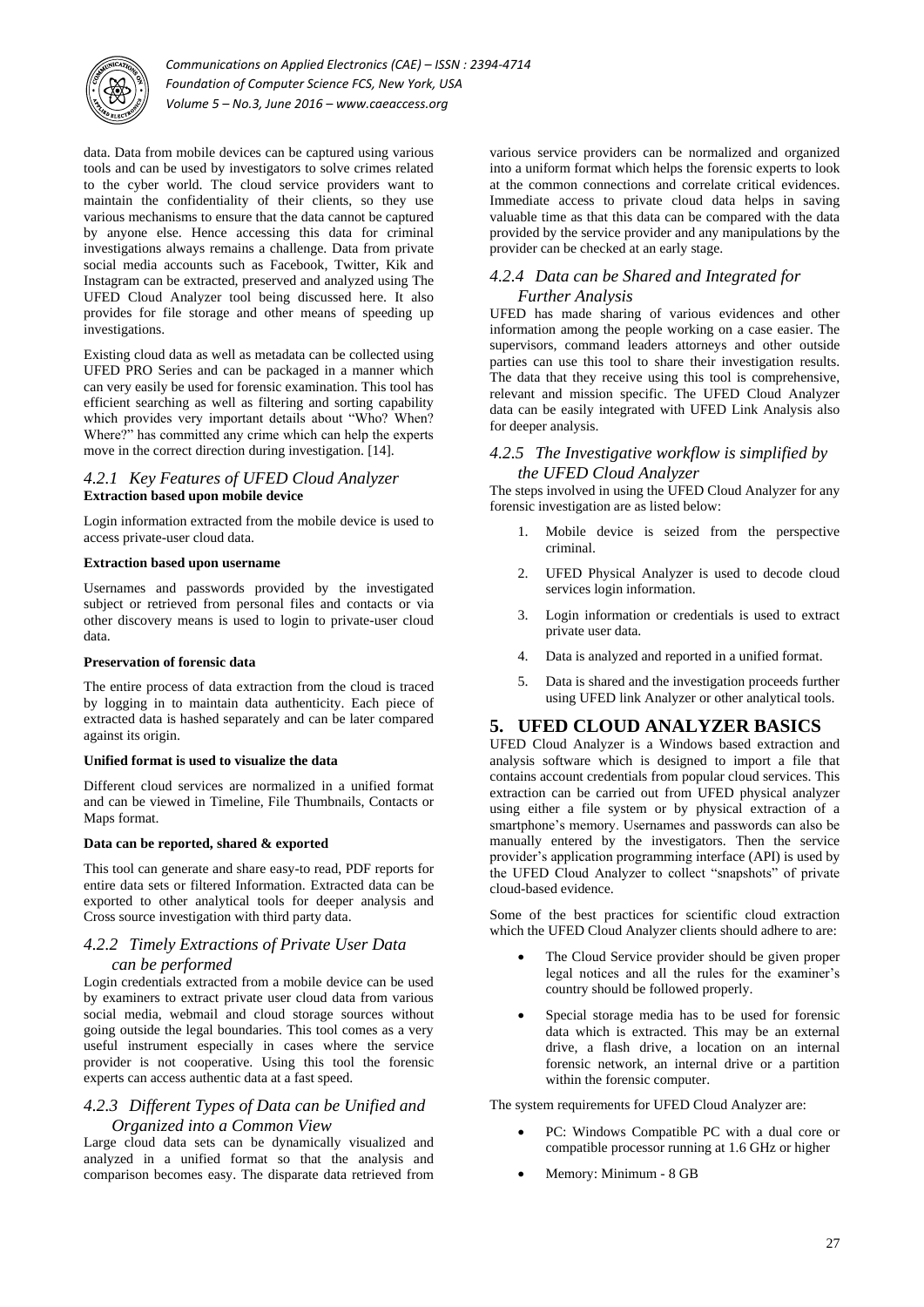

- Operating System: Windows 7 Service Pack 1, Windows 8, 64 – bit or Windows 10, 64 – bit.
- Space: 90 MB of free disk space for installation
- Microsoft.Net Framework version 4.5.2

# **6. SPEEDING CLOUD DATA EXTRACTIONS REMOTELY**

As a major aspect of the UFED Pro Series and the principal measurable instrument of its kind, UFED Cloud Analyzer conveys auspicious access, conservation and investigation of online networking information. Inside preapproved legitimate limits, it empowers inspectors and specialists to gather both existing cloud information and metadata without record certifications. UFED Cloud Analyzer copies the client's accreditations put away inside the gadget to perform the remote accumulation and after that bundles the information in a forensically solid way. Clients can without much of a stretch hunt, channel and sort information to rapidly distinguish key points of interest and uncover basic proof that can eventually build up guiltlessness or blame.

# **This Tool Allows Users To:**

- Access private-client cloud information using login data extricated from the cell phone or by utilizing usernames and passwords gave by the subject, recovered from individual documents, contacts or by means of other revelation implies.
- Extract data from cloud information sources including Facebook, Twitter, Gmail, Drop box and other information sources while logging and following the whole procedure to keep up information realness .
- Extract detailed location information from a suspect's or casualty's private Google Location History put away on Google cloud servers, permitting examiners to track time stamped developments minute by moment.
- Track and break down a suspect's Facebook Likes and Events and Twitter presents and associations on show signs of improvement comprehension of a suspect or casualty's interests, connections, assessments and day by day exercises.
- Normalize dissimilar information into a brought together arrangement and progressively picture different information sources in Timeline, File Thumbnails, Contacts or Maps group for simpler examination.

# **6.1 Solving Cloud Extraction Problems with an Account Based Approach**

As the amount of data in a cloud environment is very huge, so finding out the exact evidence is very difficult. The UFED Cloud analyzer extracts data from the user's mobile device. Likely sources of evidences can be identified from this data.

| Search<br><b>Warrants</b> |              | Data<br>courrest | <b>D</b> Credentials<br>$\Box$ validation                      | <b>Enractions</b><br>criteria |                           |
|---------------------------|--------------|------------------|----------------------------------------------------------------|-------------------------------|---------------------------|
| Import account package    |              | Add data source  |                                                                |                               |                           |
| Data Source               |              | Account<br>Type  | Credentials                                                    | <b>Extract</b>                |                           |
| <b>Dropbox</b>            |              | Storage service  | Available                                                      |                               | x                         |
| Google Drive              | <b>Isc</b>   | Storage service  | Available                                                      |                               | $\boldsymbol{\mathsf{x}}$ |
| Google Location           |              | Location service | Available                                                      | $\checkmark$                  | X                         |
| Facebook                  | v            | Social network   | Available                                                      | $\checkmark$                  | $\boldsymbol{\mathsf{x}}$ |
| Twitter                   | $\omega$     | Microblogging    | Available                                                      | Ы                             | $\mathbf x$               |
| <b>Q</b> Gmail            | v            | Fmail service    | <b>Enter Credentials</b>                                       | $\overline{ }$                | $\mathsf{x}$              |
| <b>R</b> KK               | $\checkmark$ | Messaging        | <b>Enter Credentials</b>                                       | $\checkmark$                  | $\pmb{\times}$            |
|                           |              |                  | To continue, select the required data sources to be extracted. |                               |                           |

**Figure 2: Sample data extracted from user's mobile device**

Once an evidence has been identified by an investigator imaging of cloud may be needed although it is difficult due to high volumes of evidence and location issues. Another problem is that data may be scattered on various servers and may be mixed among data pieces belonging to other accounts. This makes the computer forensics concept of "imaging" a hard drive impractical, and probably not applicable for the realm of cloud-stored data.

UFED Cloud Analyzer's record based methodology diminishes these dangers by concentrating on a particular client's information, regardless of where it's stored. NIST recognizes that this specific information securing is a test on the grounds that earlier learning about important information sources is often hard to get in a cloud environment.

# **6.2 Solving forensic cloud storage**

# **problems using Service provider's APIs**

UFED Cloud Analyzer relies upon the service provider's API to extract data. If the API allows, an investigator can access deleted or archived data. However, along with identifying data via hash value, the use of account credentials means that UFED Cloud Analyzer does allow data - deleted or live - to be attributed to a specific user.

# **7. CLOUD FORENSICS CHALLENGES**

Undoubtedly, a few difficulties remain and will require progressing dialog.

These include:

- Finding out the source of an unauthorized change to the cloud computing environment of a client.
- There could be some jurisdictional issues which may arise due to different location of the people involved that can influence the chain of guardianship. NIST talks about various individuals who may be involved with protecting and gathering information present on physical hard drives in different areas. Whether this makes any difference in the court of law or not is still debatable.
- The Cloud's operational details and Cloud Service Provider's API are not very transparent and this also hinders the forensic investigations.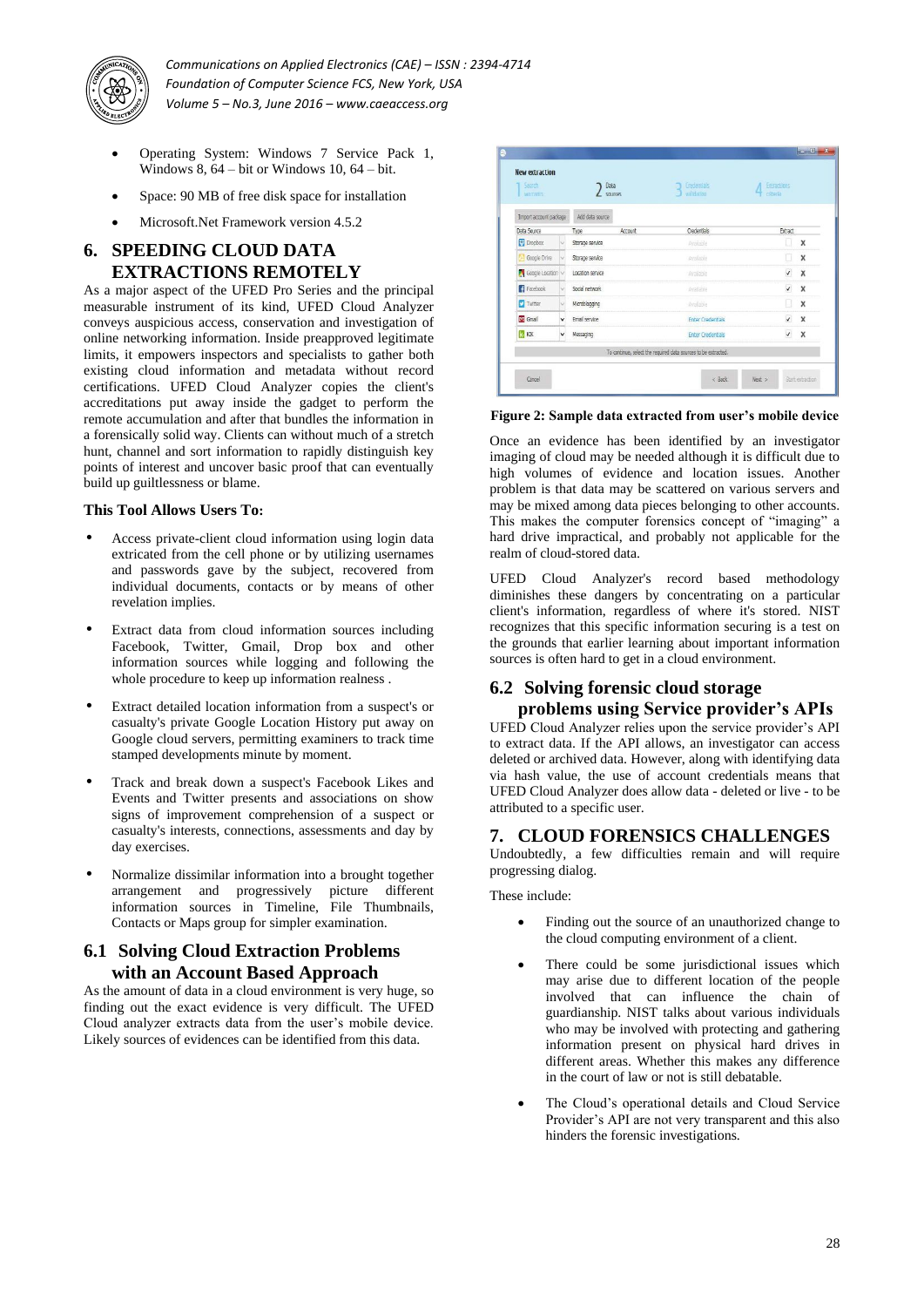

- There may be criminal organizations which work independently and may be involved, but it may be difficult to nail them as their association with the crime is difficult to prove due to the distributed nature of the cloud computing environment.
- It is difficult to judge that which logs can be used as evidence is case of any crime and hence there is an uncertainty on what has to be logged and what not.
- Worldwide cloud administrations, and how law implementation can guarantee it is getting lawful access to information in a way that is not as of now clear.
- Absence of standard computerized criminological procedures and models, including standard systems and best practices for examinations in the cloud.
- Not knowing where information is put away or who has entry to it makes it more difficult to survey whether confirmation was spilled or defiled and consequently, whether agents kept up chain of authority. The certification based extraction procedure is a beginning, yet not a panacea. In spite of the fact that UFED Cloud Analyzer forestalls different logins while an examiner is utilizing the product, this doesn't control for record movement before or after investigative login [16].

# **8. COMPARISON OF FROST AND UFED**

| யம                                                                                                                                                                               |                                                                                                                                                                                                                |
|----------------------------------------------------------------------------------------------------------------------------------------------------------------------------------|----------------------------------------------------------------------------------------------------------------------------------------------------------------------------------------------------------------|
| <b>FROST</b>                                                                                                                                                                     | <b>UFED Cloud Analyzer</b>                                                                                                                                                                                     |
| FROST is incorporated with<br>open stack and first to be<br>incorporated with<br>Infrastructure- as- a- Service<br>(IAAS) cloud platform.                                        | UFED cloud analyzer is a<br>tool for cloud data extraction,<br>analysis, conservation and<br>investigation of online<br>networking accounts<br>and<br>drives.                                                  |
| In FROST the cloud client<br>can recover the virtual disk<br>from any client site or virtual<br>machine and approves it with<br>cryptographic checksum.                          | UFED pro series is an intense<br>investigating tool which can<br>collect both cloud data and<br>metadata in a forensically<br>solid way. Analyst can<br>enquiry information of who?<br>when? why?              |
| Logs of all the API requests<br>to the cloud provider made<br>by a user using his/her own<br>credentials can be retrieved<br>by him/her and their integrity<br>can be validated. | This approach adequately<br>protects the<br>security of<br>different inhabitants gathered<br>on the same server, and<br>minimizes issues with<br>confirmation being scattered<br>around various storage areas. |

| The cloud client can recover<br>the OpenStack firewall logs<br>for any of the client's virtual<br>machines, and approve<br>the<br>integrity of those logs.                                                                                                                  | A Cloud Analyzer extraction<br>hashes every individual<br>antiquity and, independently,<br>its related metadata.                                                                                                            |
|-----------------------------------------------------------------------------------------------------------------------------------------------------------------------------------------------------------------------------------------------------------------------------|-----------------------------------------------------------------------------------------------------------------------------------------------------------------------------------------------------------------------------|
| The proposed<br>solution<br>assumes a trusted cloud<br>provider<br>cloud<br>and<br>infrastructure.                                                                                                                                                                          | The cloud provider may or<br>may not be a trusted entity.                                                                                                                                                                   |
| Cloud clients associate with<br>their supplier and oversee<br>cloud assets<br>through<br>the<br>administration plane utilizing<br>a web interface and API.                                                                                                                  | Cloud Analyzer utilizes the<br>supplier's application<br>programming interface (API)<br>gather "depictions" of<br>to<br>private cloud-based proof.                                                                          |
| Example: Consider<br>a<br>subjective cloud client Alice<br>who<br>needs to examine<br>suspiciously<br>high<br>transmission capacity<br>utilization from her cloud-<br>facilitated webserver.                                                                                | Example: Accepting<br>the<br>agent has the mobile device<br>or can rapidly distinguish a<br>suspect, the mobile device<br>can affirm a suspect's actual<br>character<br>and<br>record<br>ownership.                         |
| Besides the logging of web<br>demands that she does within<br>her own particular VM, Alice<br>would have a more finish<br>picture of action on the off<br>could<br>chance that<br>she<br>likewise get a record of<br>administration movement<br>and metadata about her VMs. | As it were, utilizing a<br>suspect's mobile device to get<br>login certifications implies<br>examiners are<br>that<br>in<br>a<br>superior position to validate<br>the confirmation.                                         |
| Our answer gathers and gives<br>API logs, visitor<br>reliable<br>firewall logs, and virtual<br>plates. These information can<br>build a timetable of action<br>and comprehend an episode.                                                                                   | UFED Cloud Analyzer<br>depends<br>the<br>upon<br>administration supplier's API<br>to concentrate information. In<br>the event that<br>API<br>the<br>permits, an agent can get to<br>erased<br>or documented<br>information. |

# **9. CONCLUSION**

The need for forensics in cloud comes if any unauthorized access is done on cloud which is having lots of confidential data. We are just using cloud for storing large amount of data and of being unaware about the security and privacy of data, not knowing anything about back end. It is very much needed to know about the data Centre where we are storing data and to know how secure our data is.

The fast progressions and expansion in prominence of cloud innovation is absolutely pushing advanced legal sciences to a radical new level. Numerous current difficulties might be exacerbated by the cloud innovation, for example, different jurisdictional issues and absence of global coordination, however the earth likewise brings novel open doors for foundational arrangements and measures. The cloud is both another front line for cybercrime, and additionally another reproducing ground for novel investigative methodologies.